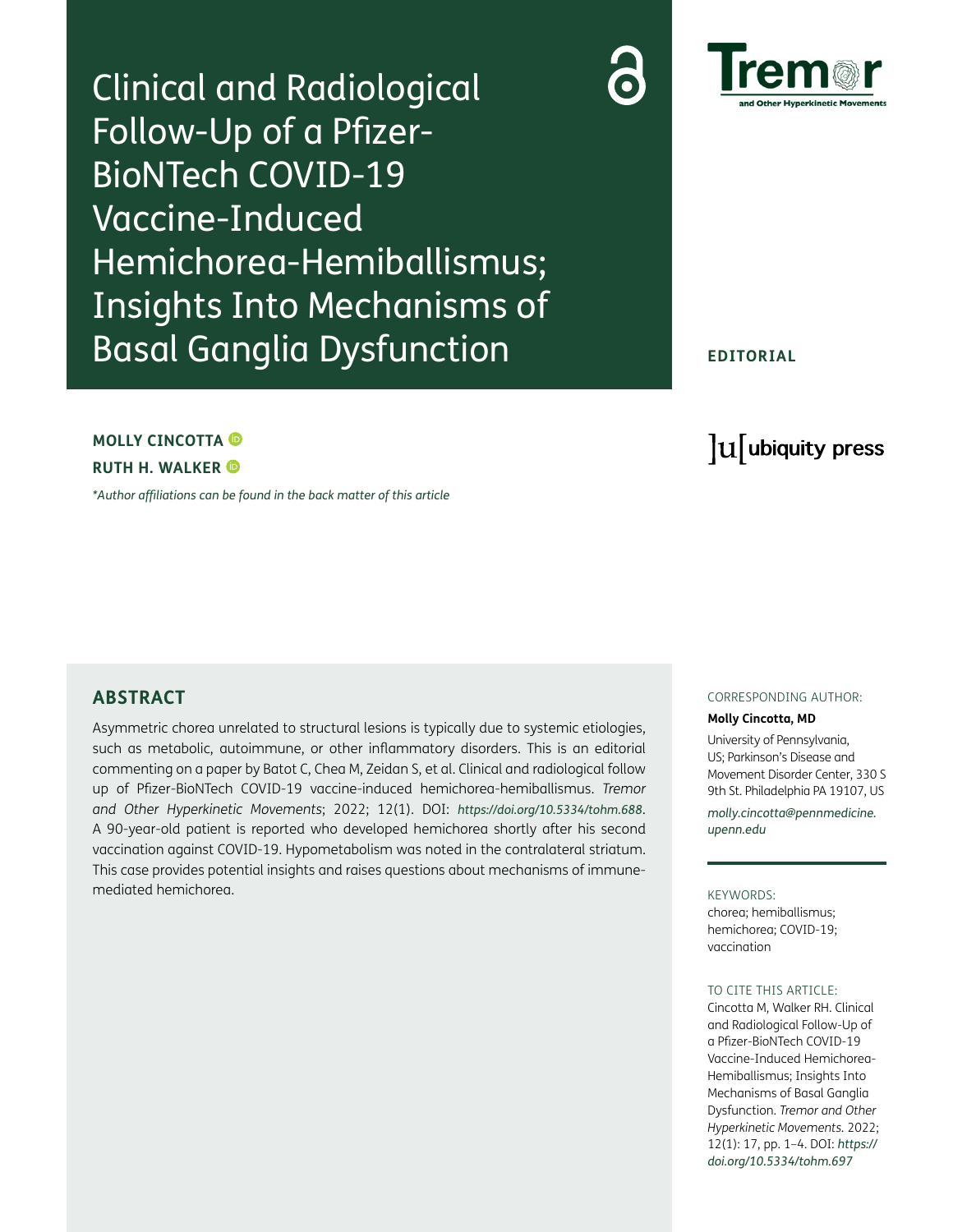# **INTRODUCTION**

Batot et al [[1](#page-2-1)] report a 90-year-old patient with vascular risk favors including high blood pressure, atrial fibrillation and prior myocardial infarction, who developed left-sided hemichorea within hours of his second dose of Pfizer Bio-N-Tech SARS-COVID2 vaccination and 21 days following his initial vaccination. The evaluation notably revealed intrathecal immunoglobulin synthesis of oligoclonal bands (OCBs) and decreased uptake in the right putamen on [18F]-fluorodeoxyglucose-positron emission tomography (FDG-PET.) The patient's symptoms and the abnormal PET responded favorably to corticosteroid treatment, arguing for an autoimmune or inflammatory etiology for his symptoms [\[1\]](#page-2-1).

This case is an interesting addition to the scientific literature and invites further questions about mechanism and treatment of immune-mediated hemichorea.

# **DISCUSSION**

Although the most common causes of hemichorea/ hemiballismus are ischemic or vascular in nature, as would be expected for such a focal neurologic phenomenology, systemic etiologies are surprisingly common [\[2](#page-2-2)]. The most frequently reported cause in adults is hyperglycemic hemichorea/hemiballismus (HC/HB), which generally occurs in older patients with longstanding type II diabetes mellitus in non-ketotic diabetic crisis; the pathophysiology responsible for the generation of the movement disorder in this situation is not well understood. The most wellknown cause of asymmetric or hemichorea attributable to a presumed autoimmune response is, of course, Sydenham's disease, which occurs primarily in children. Other inflammatory/auto-immune causes of hemichorea include antiphospholipid syndrome (APLS) with or without systemic lupus erythematosus (SLE) and autoimmune encephalitides such as anti-N-methyl-D-aspartate (NMDA) receptor encephalitis [\[2](#page-2-2)]. Additionally, a history of inflammatory chorea appears to predispose toward recurrence later in life, as can be seen in women recovered from Sydenham's disease in childhood who go on to develop estrogen-induced chorea or chorea gravidarum in adulthood [\[2](#page-2-2)]. Despite these well-described entities, the mechanisms responsible for the appearance of chorea and the reasons for the asymmetry are not well understood [\[2\]](#page-2-2).

Chorea does not appear to be a common symptom of acute COVID-19 infection. A prospective cohort in the United Kingdom reported that 2 of 1,334 children and adolescents hospitalized with acute COVID-19 infection manifested chorea [[3\]](#page-2-3). In a recent review of movement disorders seen in acute COVID-19 infections, non-druginduced choreiform movements were only reported in one case, with myoclonus and tremor predominating among the hyperkinetic presentations [4].

A literature search found only one case of vaccinationinduced chorea prior to the current pandemic. This case was in an 11-year-old girl who developed generalized chorea after receiving vaccination against human papilloma virus [\[5](#page-2-4)]. In context of the current pandemic and widespread vaccination, chorea appears to be a remarkably rare complication, however the authors note that it has been reported in other patients receiving COVID-19 vaccination; one case also receiving the Pfizer vaccine [\[6](#page-2-5)] and two others receiving AstraZeneca AZD1222 [7]. All cases were unilateral in nature. They also report that according to Vigilyze pharmacovigilance database, around 40 cases of hemichorea/hemiballismus have been reported which were attributed to the Pfizer Bio-N-Tech vaccination, although the details of these cases are unknown [[1](#page-2-1)].

Similar to these reported cases, Batot et al.'s patient was elderly; the other patients were 83, 84 and 88 at the time of presentation [[1,](#page-2-1) [6](#page-2-5), 7], although the authors do note this could be in part due to focused efforts to vaccinate the elderly at-risk population early after the vaccine's release. Metabolic hemichorea, such as hyperglycemia-related HC/ HB, is predominantly seen in elderly patients, thus raising the question that age-related factors such as asymmetric, subclinical neurodegeneration or vascular lesions could play a role in both predisposition to such conditions, and in their asymmetry.

The timing of onset of symptoms in the current case supports an immune-mediated mechanism. Initial studies of the immune response to the Pfizer vaccine demonstrated that antibody titers peak after 14 days on average following the initial injection, with a subsequent relative plateau [\[8](#page-3-0)]. Secondary injection 28 days later results in a brisker immune response with an immediate increase in antibodies [[8\]](#page-3-0). This would be consistent with the timing in the current case, with the movement disorder developing at 21 days after the initial injection and hours after the second dose [[1\]](#page-2-1). The other case of hemichorea secondary to Pfizer-BioNTech vaccination occurred at about one day following the second inoculation [\[6\]](#page-2-5). Other case reports of hemichorea were following the AstraZeneca AZD1222 vaccine and occurred at 16 and 40 days after the first dose [7]. There is no mention of a second injection for those individuals, although the recommended interval between the two doses of this vaccine is 11–12 weeks suggesting they were not yet due for the second inoculation.

Cerebrospinal fluid (CSF) analysis in the current patient demonstrated elevated oligoclonal bands with an otherwise normal profile [[1](#page-2-1)]. CSF analyses in movement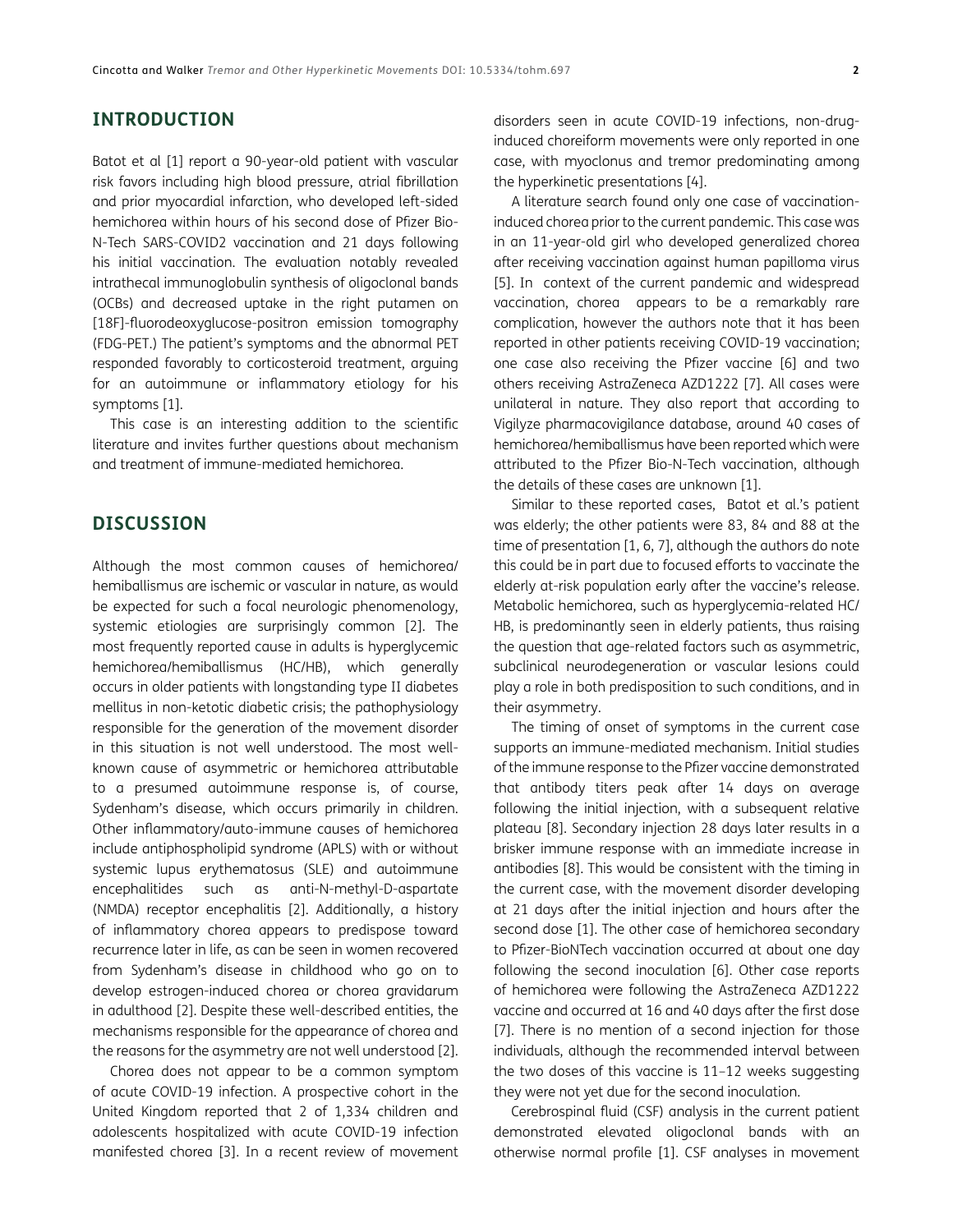disorders due to COVID-19 infection have largely been normal or nonspecific [4]. Abnormalities include a mild to moderate increase in protein and white count; OCBs were only positive in one case of diplopia, ataxia and weakness [9]; one patient with encephalopathy with chorea had elevated myelin basic protein [4]. Of the vaccine-induced chorea cases, no CSF analysis was performed on the patient who received the Pfizer-BioNTech vaccination [[6\]](#page-2-5); the two who received AstraZeneca AZD 1222 showed only elevated protein [7]. OCBs were not examined in either case. OCBs were not detected in the case of HPV vaccination-induced hemichorea [[5\]](#page-2-4). These findings are non-specific, but are consistent with mild central nervous system inflammation.

As we have discussed [[2\]](#page-2-2), the pathophysiology in systemic causes of hemichorea is not well understood, nor is the reason for the asymmetric presentation. Some theories posit underlying asymmetry in microvascular structure, either due to atherosclerosis in the case of nonketotic hyperglycemia, or small vessel vasculitis in the case of inflammatory disorders. It is also possible that there is lateral dominance of the deep grey structures analogous to that found in the cortex, although this theory does not have much data to support it [[10\]](#page-3-1).

Advanced imaging has been frequently used to help better clarify the underlying changes in non-lesional hemichorea. In this case report, the authors note reversible findings on FDG-PET, with initial decrease in contralateral putamen uptake while the patient was symptomatic that resolved following steroid treatment [\[1\]](#page-2-1). PET findings in hemichorea can vary, and the underlying etiology likely determines the direction of the change [\[11\]](#page-3-2). The results in the current case are in contrast to the typical findings in inflammatory/infectious hemichorea, in which there is generally either normal uptake or hypermetabolism contralateral to the lesion [[12](#page-3-3)–[15](#page-3-4)]. In hyperglycemic HC/HB report reduced uptake is more common [\[2,](#page-2-2) 16], although even in this situation there can be variability, with one report of two patients showing opposing results [\[17\]](#page-3-5). We hope that developments in advanced imaging will eventually shed light on the underlying mechanisms responsible for the variability of these observations, and will give meaningful clues to etiology and management.

In conclusion, the case report presented by Batot et al. adds a new etiology of acquired, non-lesional hemichorea to the literature. While the side effect appears to be rare, it is an important consideration in the current COVID-19 era, as the appropriate treatment is corticosteroids or potentially other immune-modifying medications, rather than the dopamine receptor-blocking medications traditionally used in the symptomatic management of chorea. In addition, the reports of this side effect due to vaccinations rather than in the setting of acute infection raises interesting questions

about the mechanism by which such dysimmune reactions are triggered. Finally, although an autoimmune etiology is strongly implicated in the reported case, and it would be expected that the mechanism would be similar to that of other inflammatory causes of hemichorea, the FDG-PET findings seen here resembled those seen in hyperglycemic HC/HB, and might indicate a shared mechanism at some level.

### **COMPETING INTERESTS**

The authors have no competing interests to declare.

### <span id="page-2-0"></span>**AUTHOR AFFILIATIONS**

**Molly Cincotta, MD** *[orcid.org/0000-0002-7482-8789](https://orcid.org/0000-0002-7482-8789)* University of Pennsylvania, US; Parkinson's Disease and Movement Disorder Center, US

**Ruth H. Walker, MB, ChB, PhD***[orcid.org/0000-0002-8366-072X](https://orcid.org/0000-0002-8366-072X)* Department of Neurology, James J. Peters Veterans Affairs Medical Center, US; Department of Neurology, Mount Sinai School of Medicine, US

## **REFERENCES**

- <span id="page-2-1"></span>1. **Batot C, Chea M, Zeidan S,** et al. Clinical and radiological follow up of Pfizer-BioNTech COVID-19 vaccine-induced hemichorea-hemiballismus. *Tremor and Other Hyperkinetic Movements*. 2022; X(X). DOI: *<https://doi.org/10.5334/tohm.688>*
- <span id="page-2-2"></span>2. **Cincotta M, Walker RH.** One Side of the Story; Clues to Etiology in Patients with Asymmetric Chorea. *Tremor and Other Hyperkinetic Movements*. 2022; 12(1): 3. DOI: *[https://](https://doi.org/10.5334/tohm.675) [doi.org/10.5334/tohm.675](https://doi.org/10.5334/tohm.675)*
- <span id="page-2-3"></span>3. **Ray STJ, Abdel-Mannan O, Sa M,** et al. Neurological manifestations of SARS-CoV-2 infection in hospitalised children and adolescents in the UK: a prospective national cohort study. *Lancet Child Adolesc Heal*. 2021; 5(9): 631–641. DOI: *[https://doi.org/10.1016/S2352-4642\(21\)00193-0](https://doi.org/10.1016/S2352-4642(21)00193-0)*
- 4. **Brandão PRP, Grippe TC, Pereira DA, Munhoz RP, Cardoso F.** New-Onset Movement Disorders Associated with COVID-19. *Tremor and Other Hyperkinetic Movements*. 2021; 11(1): 26. DOI: *<https://doi.org/10.5334/tohm.595>*
- <span id="page-2-4"></span>5. **Decio A, Balottin U, De Giorgis V, Veggiotti P.** Acute chorea in a child receiving second dose of human papilloma virus vaccine. *Pediatr Allergy Immunol*. 2014; 25(3): 295–296. DOI: *<https://doi.org/10.1111/pai.12164>*
- <span id="page-2-5"></span>6. **Ryu D-W, Lim E-Y, Cho A-H.** A case of hemichorea following administration of the Pfizer-BioNTech COVID-19 vaccine. *Neurol Sci*. 2022; 43(2): 771–773. DOI: *[https://doi.](https://doi.org/10.1007/s10072-021-05763-5) [org/10.1007/s10072-021-05763-5](https://doi.org/10.1007/s10072-021-05763-5)*